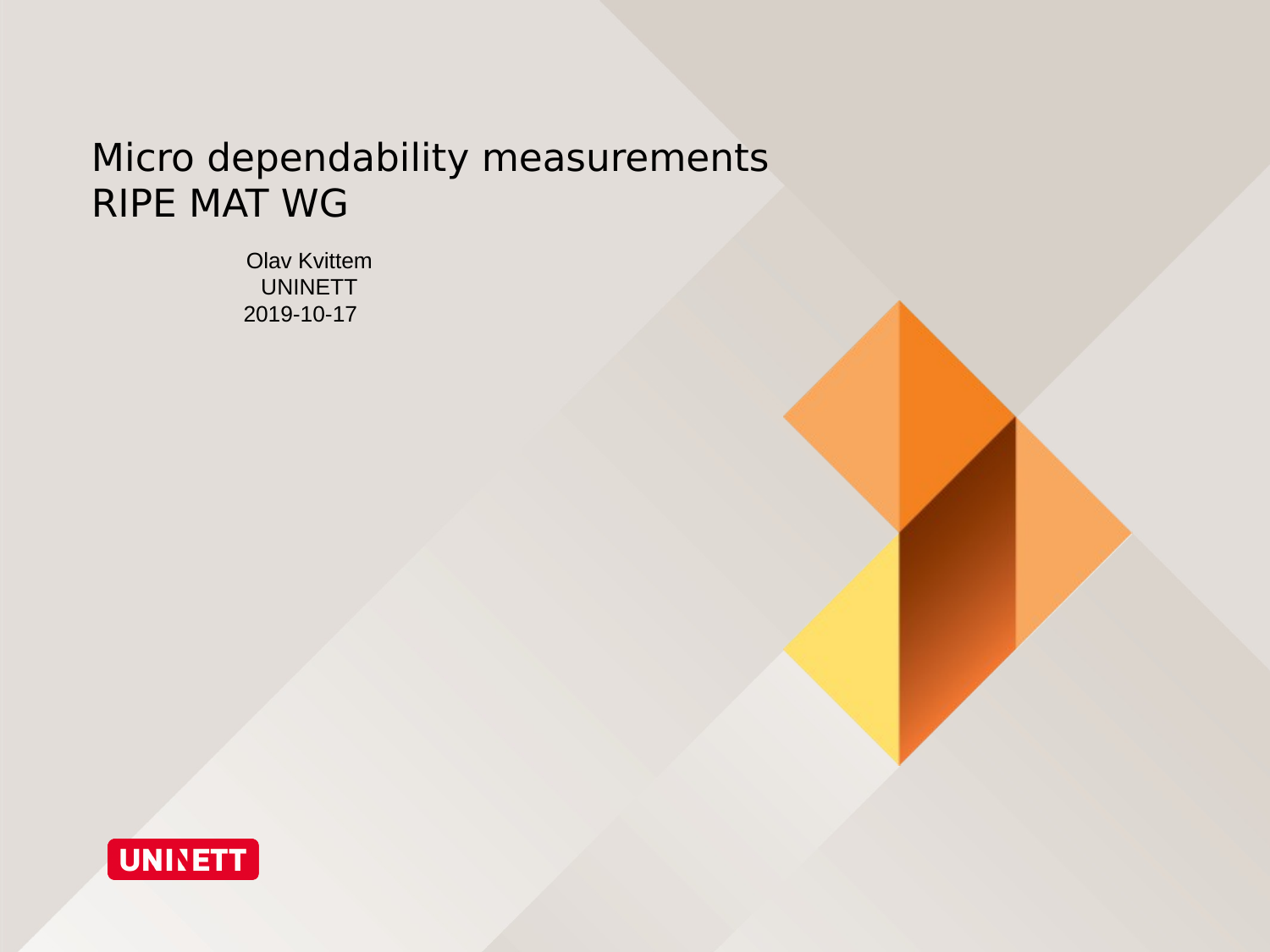### The Dragonlab particpants



### Participants

- U.Auckland, RNP(Brasil), Cernet(out but co-initiator)
- Nordunet, Sunet, Uninett, NTE(commercial)
- Switch, Cesnet, RedIris, Aarnet
- Cloud : Amazon, Azure, Google
- NTNU university : PHD's and MSC's
- Measurement setup
	- 100 packets per second with timestamps
	- **Traceroute**
	- analyze packet behaviour around loss events into ELK
	- 50 ms ITU failover time

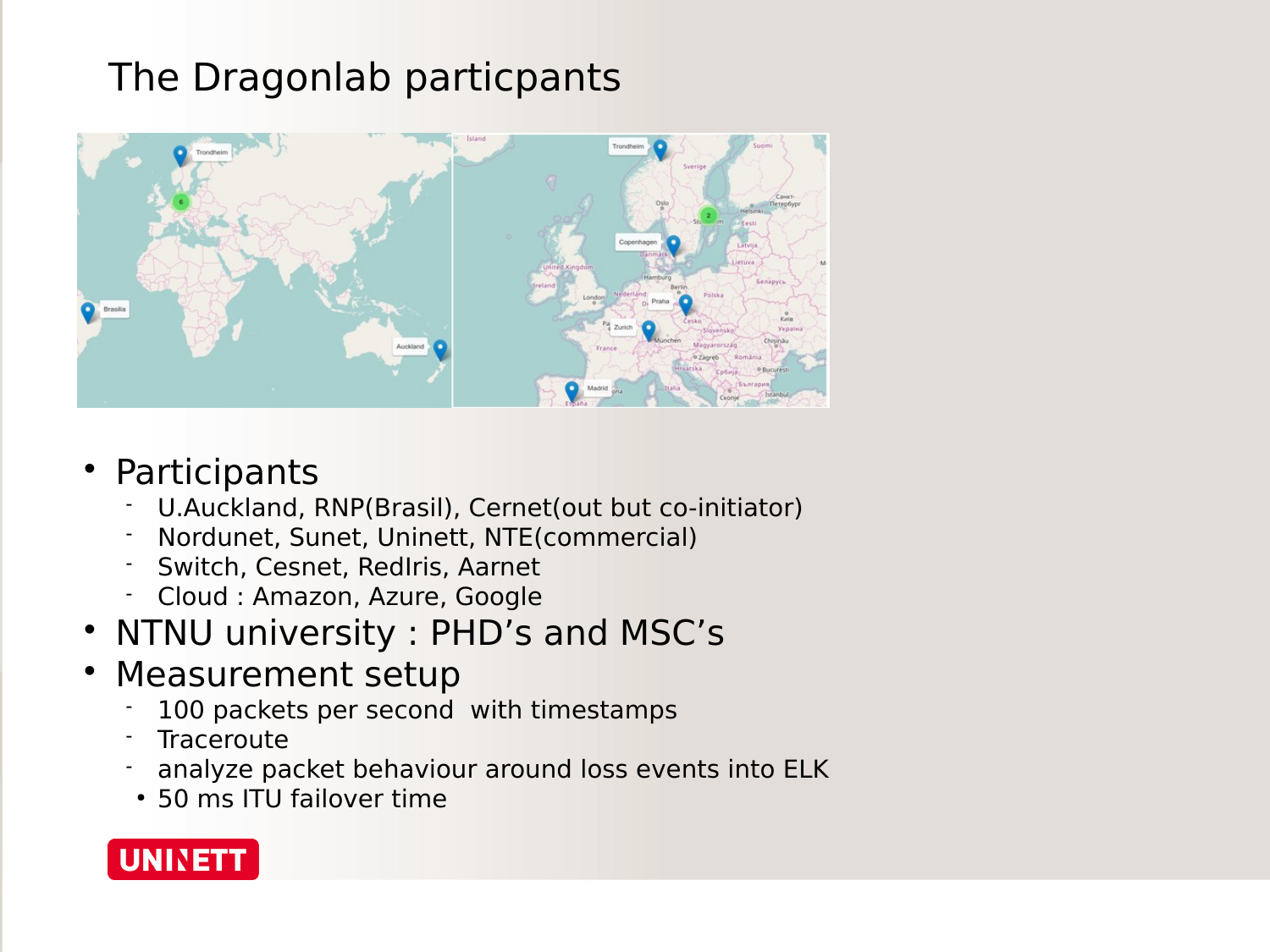### Outage stats



- $\cdot$  Sep 2019 lost 1.5 hours in 2000 gaps
- Might be the same actual outage hitting many
	- Site power loss 12 minutes
	- Router upgrade 2 minutes
	- $\blacksquare$  Fiber instability (10 $*1$  min)
	- Dual router reboot 20 minutes..
- Oddities

-

- Old packets sent on when link comes up hours afterwards
- Tails of routing loops low TTLs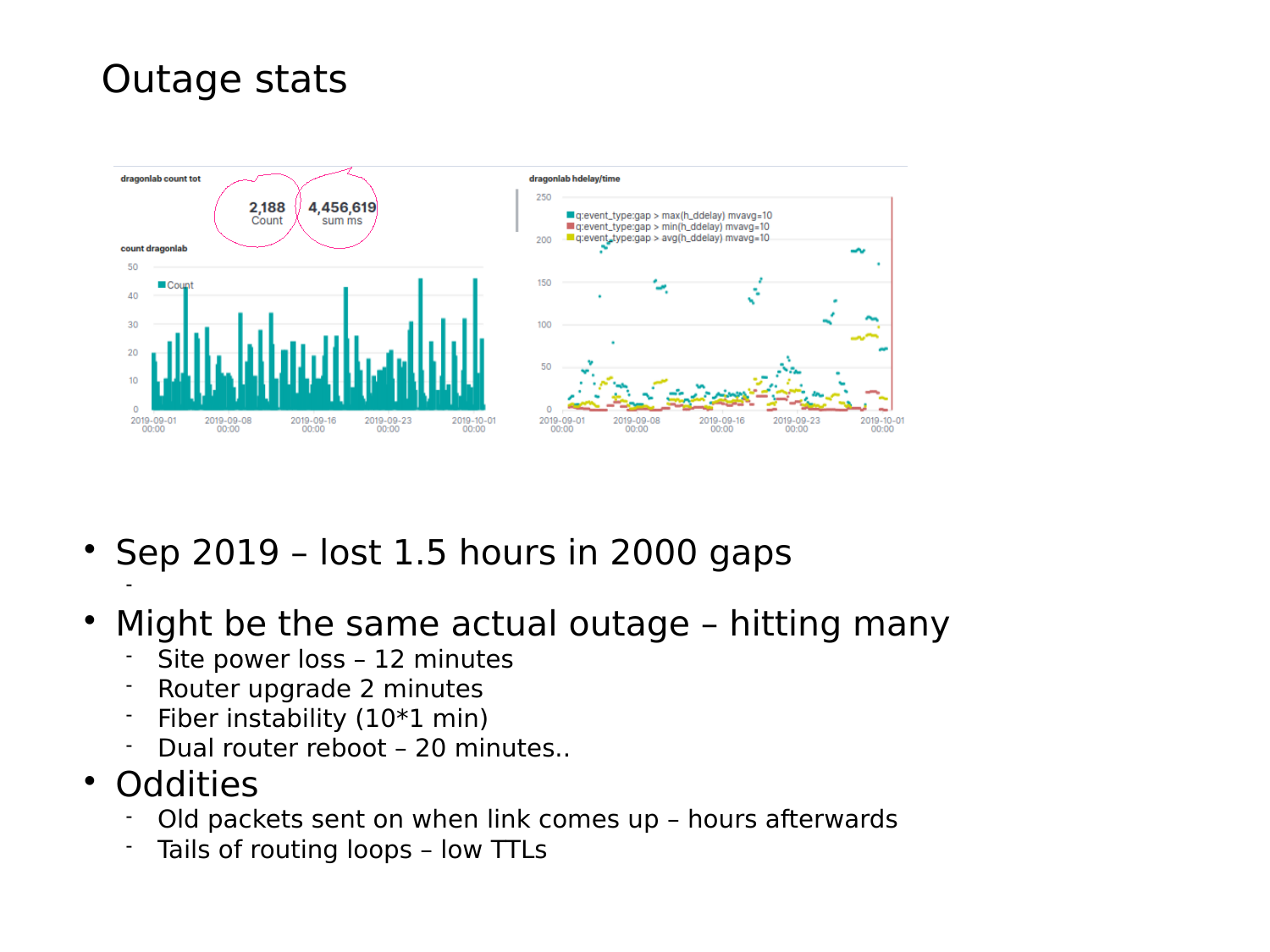# September outages > 500ms





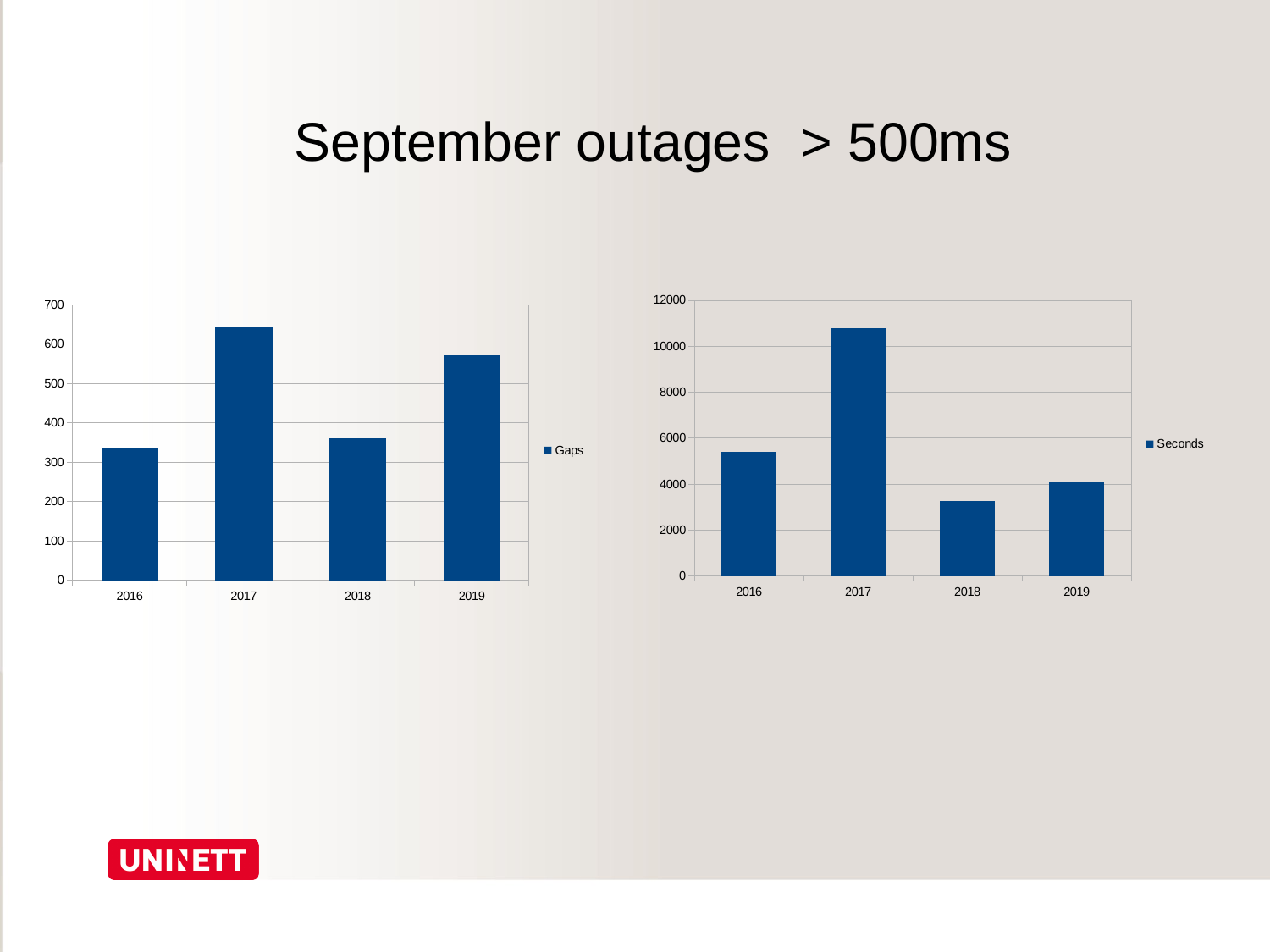# Traceing rerouting

#### Traceroute charts /dragonlab/mp/trondheim-mp/20170626/trace/

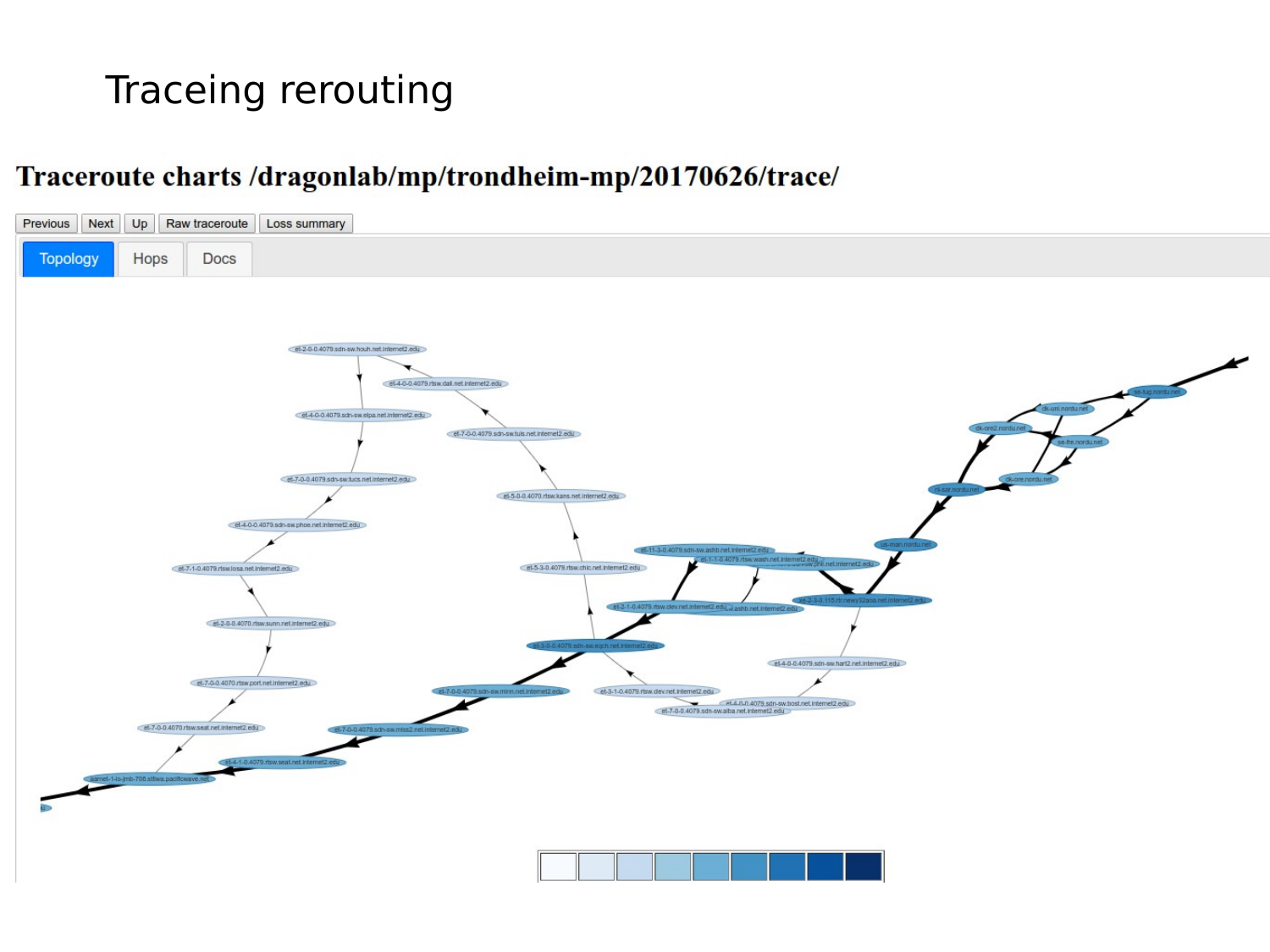## Queueing time



Jitter heatmap dragonlab



Jitter sum distribution dragonlab





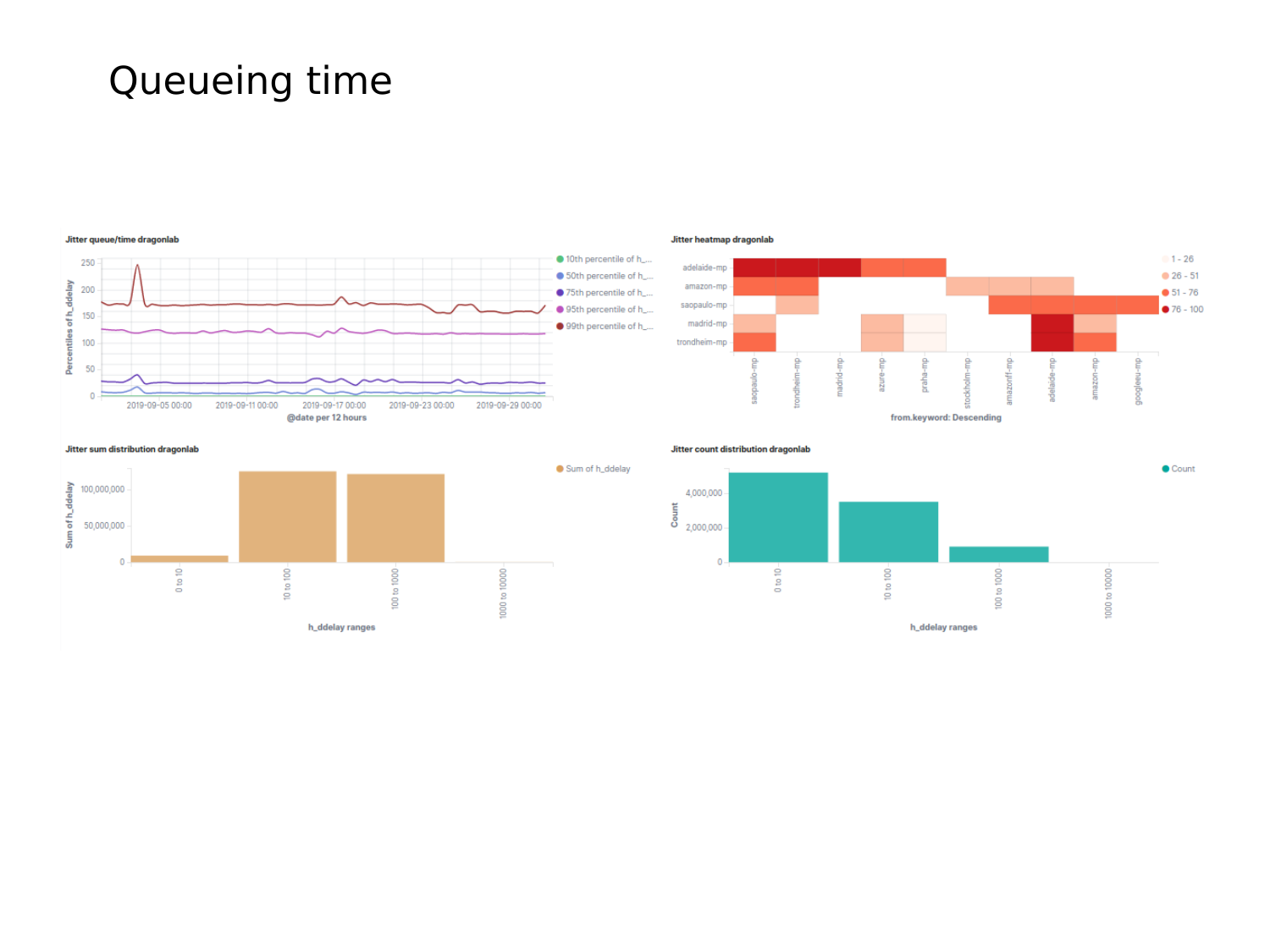### Queue buildup to congestion loss



Packet delay increases with 400 ms in 150 ms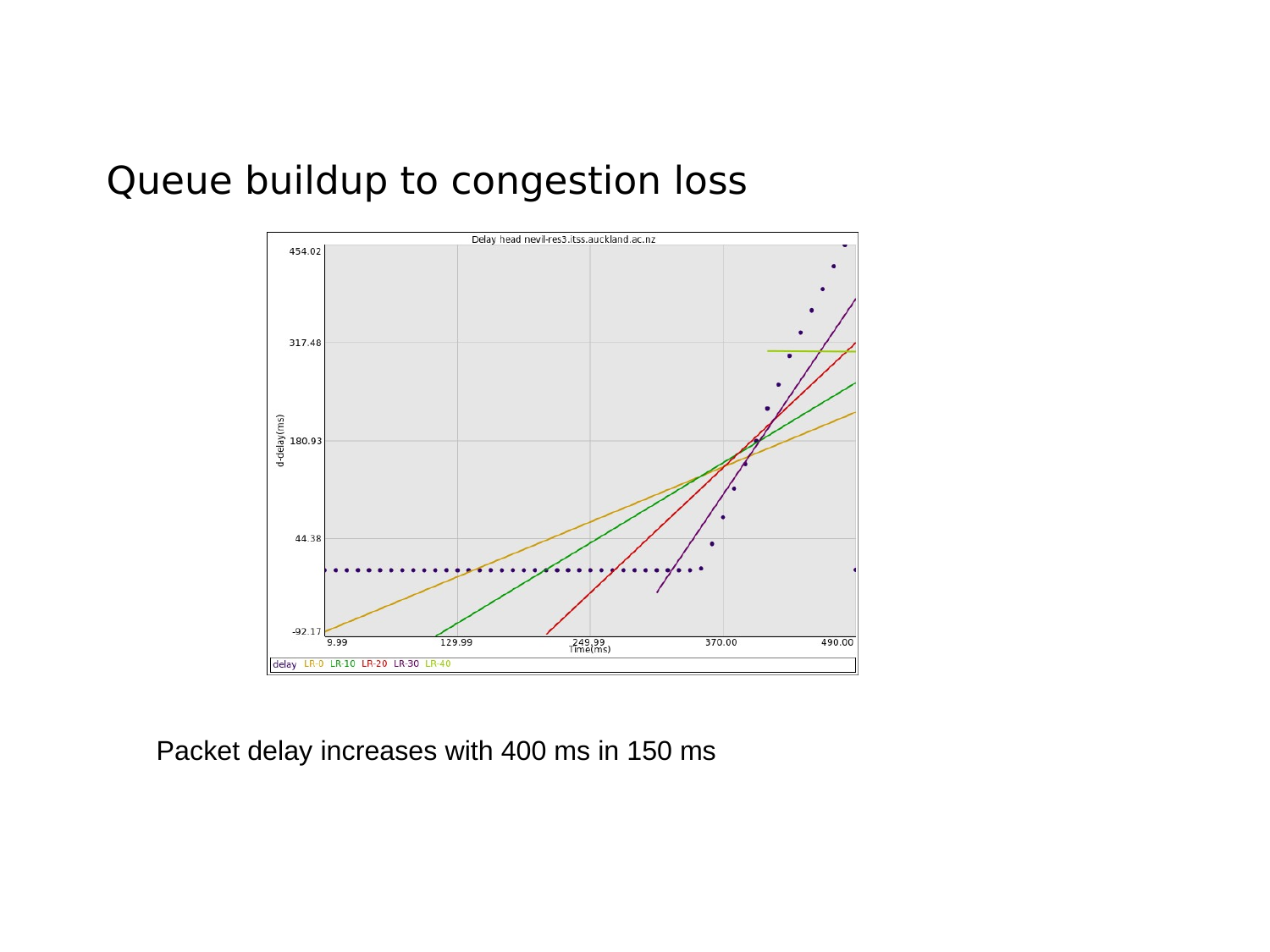### Unreliability – max 711 ppm, average 86 ppm

| from.keyword: Descending # | to.keyword: Descending # | Average down_ppm - |
|----------------------------|--------------------------|--------------------|
| saopaulo-mp                | amazoranip.              | 711.253            |
| sagaaticanja               | trondheim-mp             | 573.61             |
| istorialisen ja            | sceisiceanna.            | 537.161            |
| amazon-mp                  | saopaulo-mp              | 509,679            |
| iski politik Enjo          | amazonii-mp              | 433.633            |
| <u>saepaule-mp</u>         | googleeu-mp              | 407.333            |
| madrid-mp                  | amazon-mp                | 389,398            |
| saopaulo-mp                | madrid-mo-               | 312,583            |
| saopaulo-mp                | zurich-mp                | 271,626            |
| <u>praha=mp</u>            | stockholm-mp             | 177.997            |
| emezoremo.                 | stockholm-mo-            | 176.32             |
| praha-mp                   | madrid-mp                | 173,292            |
| madrid-mo                  | saopaulo-mpi             | 170,666            |
| <u>praha-mp</u>            | trondheim-mp             | 163,699            |
| praha-mp                   | adelaide-mp              | 162,901            |
| ra penisasa rana           | suneicmo                 | 147.176            |
| zurich-mp                  | saopaulo-mp              | 134,68             |
| en ezgisen e.              | acoaleeu-mp              | 125,361            |
| trondheim-mp               | saopaulo-mp              | 117.765            |
| adelaide-mp                | googleeu-mp              | 115,381            |
|                            |                          | 86.826             |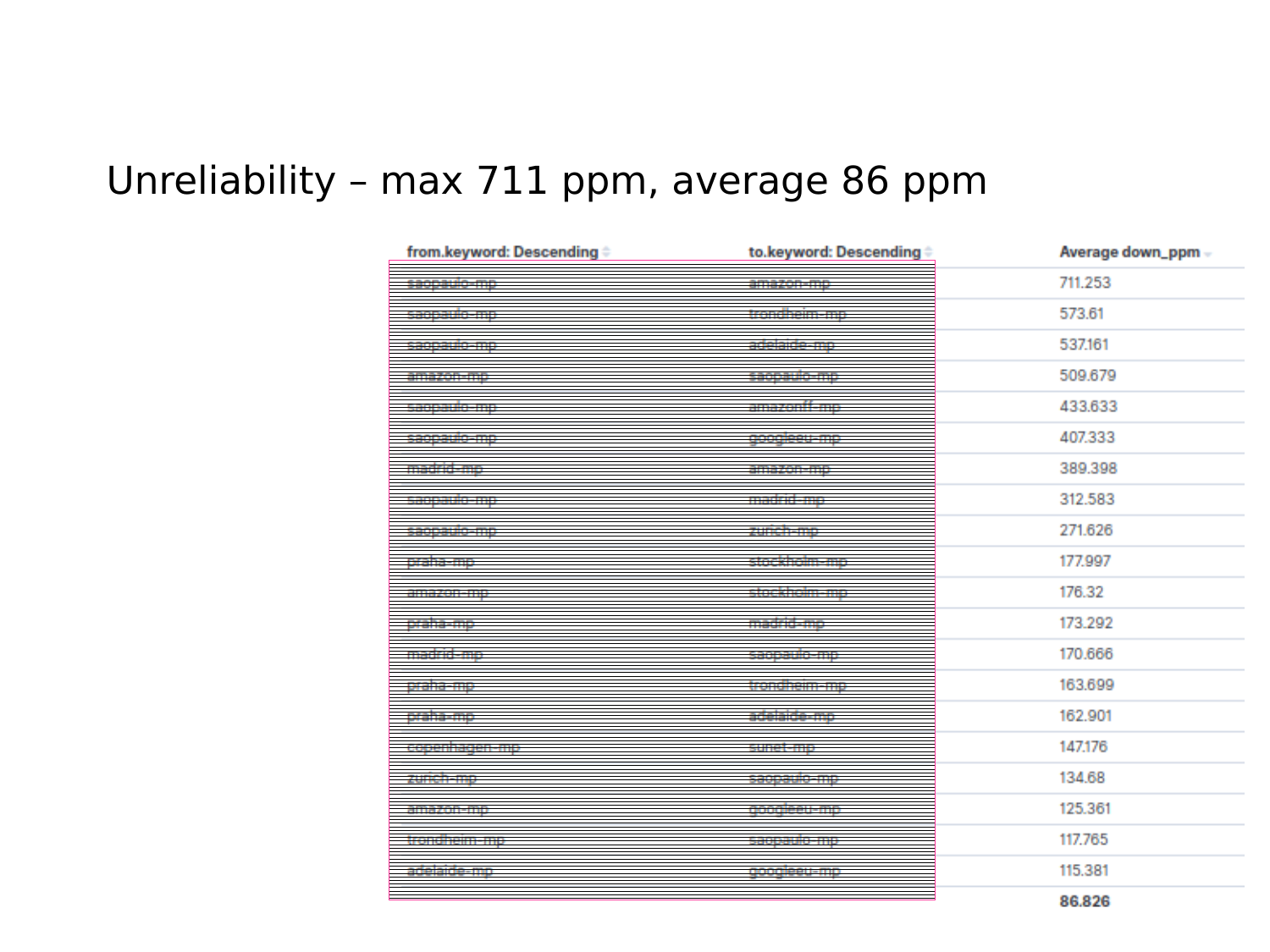# Lessons learned

- Rerouting takes time...
- BGP passive mode took 2 minutes to learn new route when primary router rebooted
- Writing full routing table contributed probably to 79 secs on a fibre-instability  $-10$  outages one day = 790 seconds
- PIC Prefix Independent Convergence
	- Tree-shaped forwarding table
	- Only one alternative ..
- Deflect routing before maintaining routers
	- =>Not detected on a 10ms scale
- IGP (IS-IS) optimalization
	- «loop-free alternate»
	- «fast re-route» via MPLS
- Still a lot to be learned
	- About BGP ??

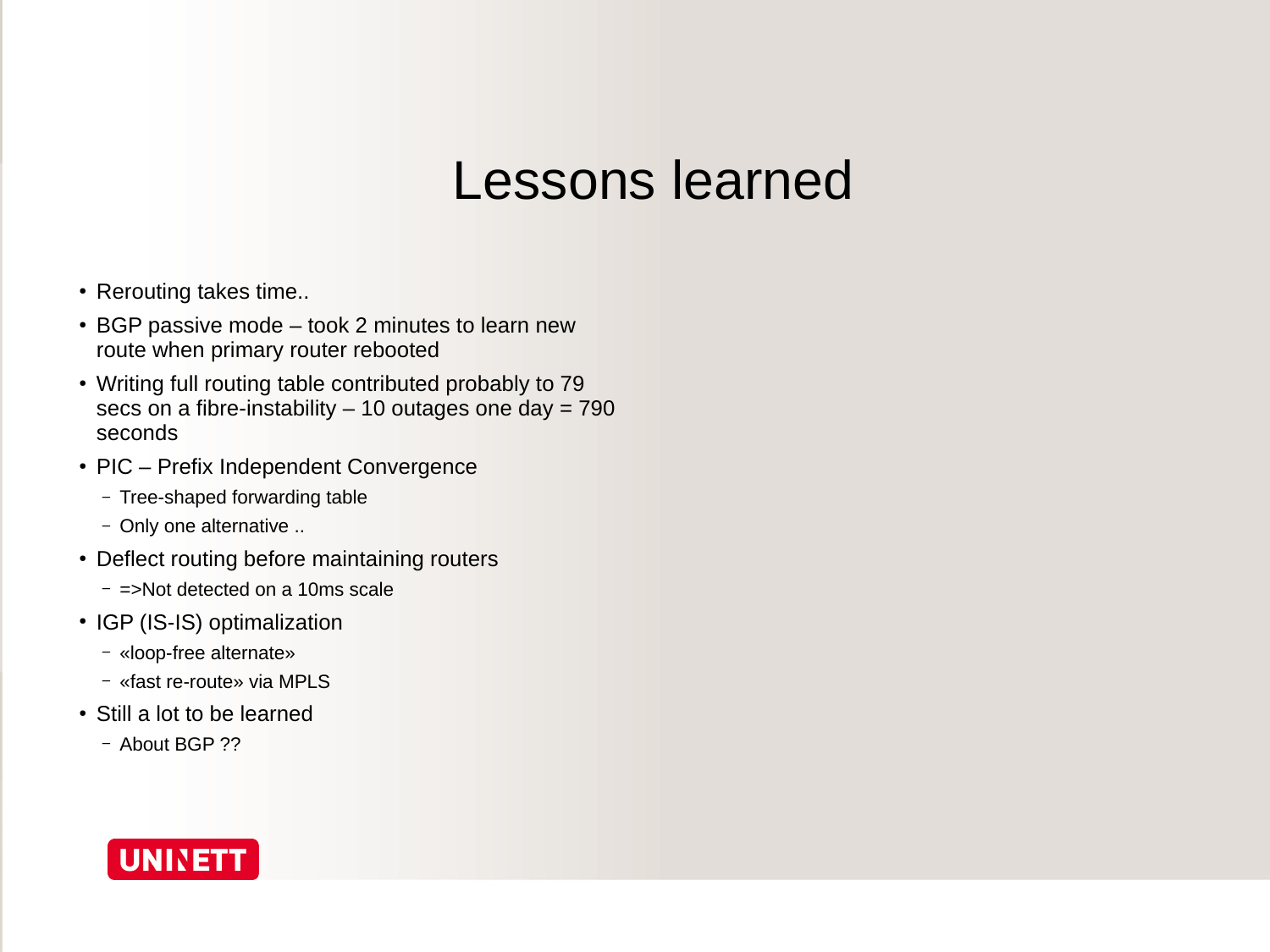# Further work

- Into production with basic analysis
- Open issues -
	- Automated classification of outages ..
	- Combine gaps with :
		- BGP announcemens RIPE BGP logs
		- ISIS state via I-BGP
		- SNMP Traps
		- ICMP back scatter (network unreachables)
		- Traceroute hickups
		- .. ?
- Data are available 10 years of data
	- 300TB raw logs
	- Reduced data one record -gigabytes

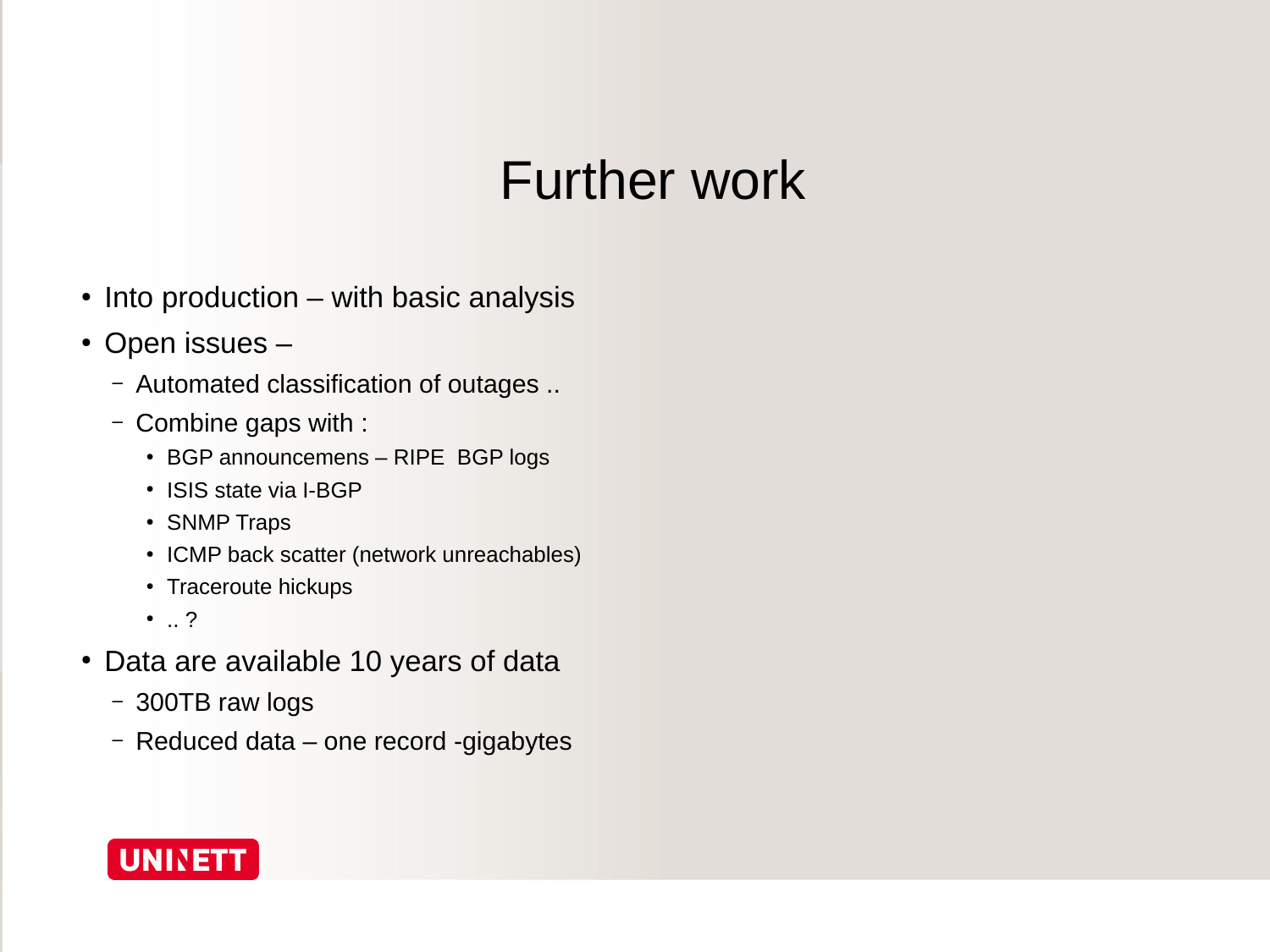# Better coverage

- Own scripts
	- 17 nodes Dragonlab
- Custom debian packages
	- 50 nodes in uninett
- Perfsonar research networks (CERN, Internet2, EU, Esnet)
- RIPE Atlas
- $\bullet$  ...?